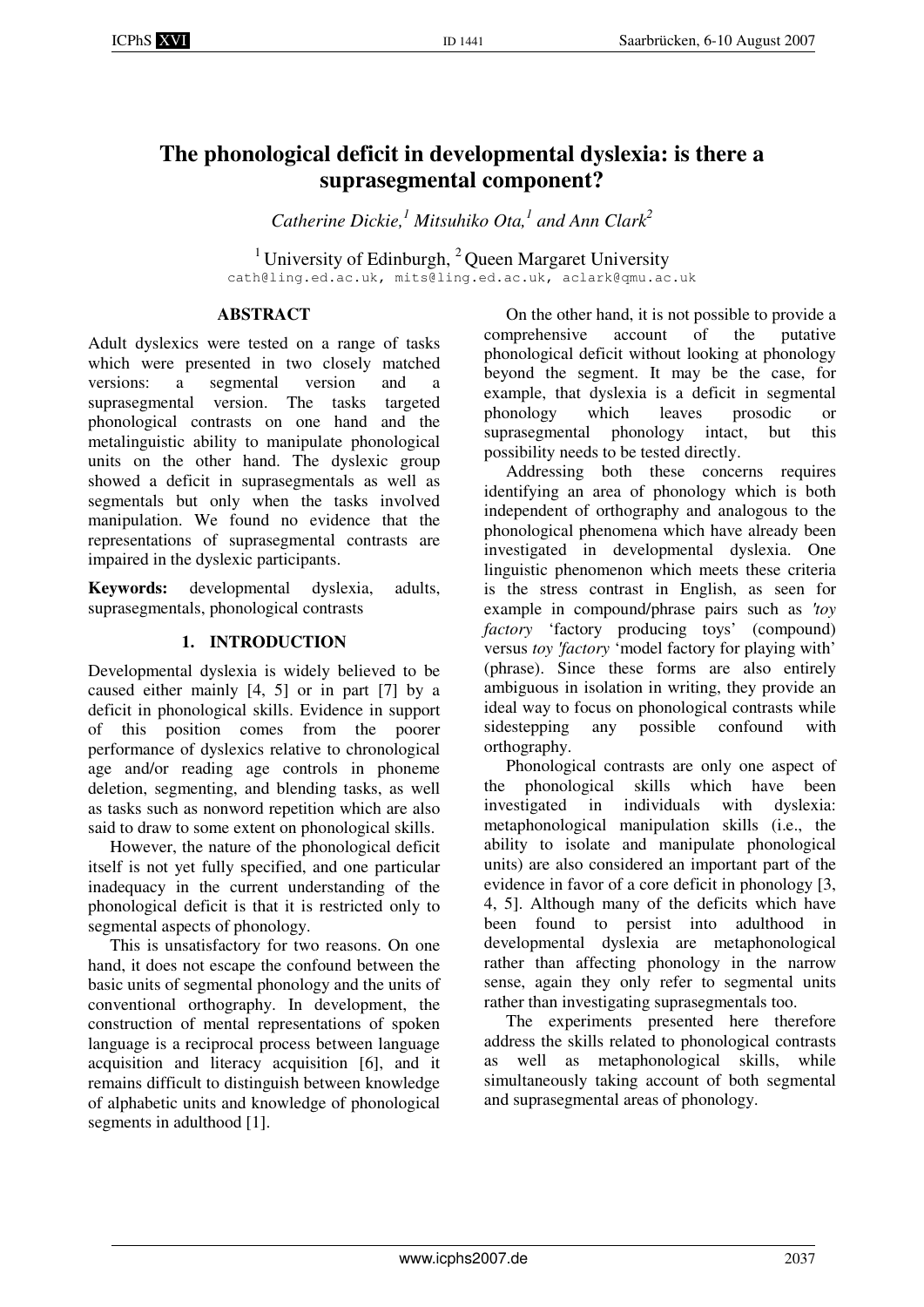#### **2. EXPERIMENT 1: MINIMAL PAIRS**

The purpose of Experiment 1 was to explore the extent to which dyslexics might differ from nondyslexics in their representation of phonological contrasts, as understood under the notion of minimal pairs.

#### **2.1. Materials**

Two types of minimal pair task were devised. One type aimed to test the participants' ability to assign the correct meaning to one or the other member of a minimal pair (the interpretation task). The other type aimed to test how well participants could identify a particular phonological contrast, excluding the meaning of the word and attending instead to its form (the recognition task). Both types included a segmental and a suprasegmental version of the same task.

Auditory stimuli for these tasks were read out from lists by two female native speakers of Scottish English. Acoustic analysis confirmed that the speakers produced reliable differences between the two types of stress pattern: duration was longer and pitch was higher for the first element of compounds (*toy*) and the second element of phrases (*factory*). Visual materials were also used in the interpretation tasks, one drawing for each member of each minimal pair.

#### *2.1.1. Interpretation tasks*

The **segmental** version consisted of 36 monosyllabic CVC words, such as *mat*, which forms a minimal pair with *bat*, and pictures to represent a mat and a bat. Items were based on the Minimal Pairs Discrimination with Pictures subtask of the PALPA [2] and contrasted in either place, manner, or voice; half the contrasts were word-initial and half were word-final. Only one member of each auditory minimal pair was used in the experiment.

The **suprasegmental** version was based on the stress contrast seen in pairs such as ′*toy factory* and *toy* ′*factory*. There were 21 pairs, presented in the carrier sentence. This is what the looks like.' Again, only one member of each pair was used in the experiment, and pictures were provided which represented the interpretation of both the item presented and its minimally different counterpart.

#### *2.1.2. Recognition task*

The **segmental** version consisted of 12 disyllabic minimal pairs based on /s/ and 12 pairs based on /t/ (e.g. *fussy*, *fuzzy*; *sonnet*, *sonic*). Both members of each pair were used.

The **suprasegmental** version consisted of minimal pairs based on the same contrast as before, but different items. Both members of each pair were used.

#### **2.2. Participants**

Participants were all university students whose native language was English. Twenty one students who had been given a formal diagnosis of dyslexia were matched with 21 students who had no history of speech or language difficulties. There were 7 males and 14 females in each group and the mean age of both groups was 24 years. Participants were matched for age and gender and also regional accent as far as possible.

#### **2.3. Procedure**

Participants were tested individually in a sounddeadened booth. Auditory stimuli were presented through headphones and controlled by E-Prime. Responses were made using specified keys on the keyboard. Accuracy (d-prime) and response time data were collected for each task.

In the interpretation task, sounds and pictures were presented simultaneously. Participants were instructed to select the picture which matched the word they heard. In the recognition task, participants were instructed to listen for a particular sound, and state whether it occurred in the first presented member of the pair or the second (e.g. whether /s/ occurred in *fussy* or *fuzzy*). The sound was a phoneme in the segmental version and a stress pattern in the suprasegmental version (either strong-weak or weak-strong).

#### **2.4. Results of Experiment 1**

#### *2.4.1. Interpretation task*

Both groups found the suprasegmental version harder than the segmental version (2x2 repeated ANOVA showed lower accuracy,  $F(1, 15)$  = 187.728,  $p = .000$ , and longer RT,  $F(1, 17) =$ 80.093,  $p = .000$ ). Accuracy in the segmental version was at ceiling levels for both groups. There was also an interaction between the groups and the version of the task, with the dyslexic group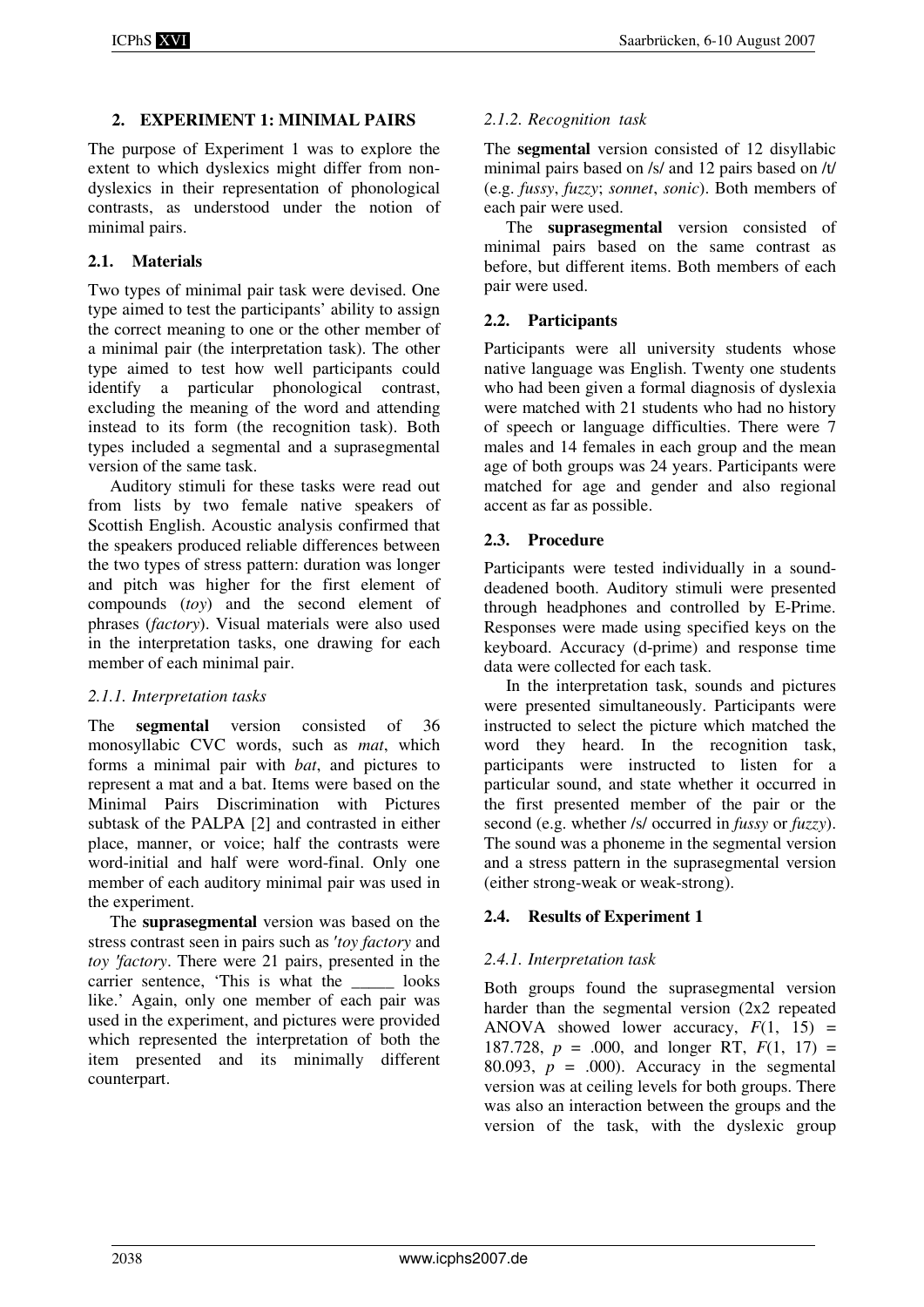responding an average of 490msec faster than the control group in the suprasegmental version (*F*(1, 17) = 5.208, *p* = .036). There were no other interactions.

### *2.4.2. Recognition task*

Again, both groups found the suprasegmental version harder than the segmental version (lower accuracy,  $F(1, 18) = 128.782$ ,  $p = .000$ , and longer RT,  $F(1, 17) = 32.589$ ,  $p = .000$ ). There was no difference between the groups and no interaction.

### **3. EXPERIMENT 2: MANIPULATIONS**

The purpose of Experiment 2 was to explore participants' ability to isolate phonological units and move them around within words. This demanded a higher level of metalinguistic awareness than in the previous experiment.

Two types of manipulation task were devised, pig Latin and spoonerisms, both with segmental and suprasegmental versions. In the pig Latin type, the task was to identify a phonological unit within a word, and then extract it from its original environment and move it to the end of the word (the segmental version followed Pennington et al [3]). In the spoonerism task, the units had to be extracted from two words presented together and had to be exchanged.

### **3.1. Materials**

### *3.1.1. Pig Latin task*

The **segmental** version consisted of 35 disyllabic words with either a word-initial singleton consonant or consonant cluster. Only the first consonant was involved in the manipulation: it had to be removed from the onset, placed at the end of the word, and made the onset of an extra syllable whose nucleus was always arbitrarily /e/ (e.g. *blanket* becomes *lanket-bey*).

The **suprasegmental** version consisted of 34 trisyllabic words with either a SWW or a WSW stress pattern. Only the main stress was relevant to the manipulation: it had to be moved onto the following syllable and the extra arbitrary unstressed syllable /ta/ was added at the end of the word (e.g. ′*ca.len.dar* becomes *ca.*′*len.dar-ta*).

### *3.1.2. Spoonerism task*

The **segmental** version consisted of 22 pairs of disyllabic words which both began with either a singleton consonant or a consonant cluster. Only the first consonant from both words was involved in the manipulation: they had to be exchanged, leaving the rest of the words intact (e.g. *plastic*, *craggy* becomes *clastic*, *praggy*).

The **suprasegmental** version consisted of 23 pairs of trisyllabic words, each pair consisting of a SWW pattern and a WSW pattern. The main stress had to be exchanged, leaving the rest of the words intact (e.g. *ca.*′*the.dral*, ′*bad.min.ton* becomes ′*ca.the.dral*, *bad.*′*min.ton*).

### **3.2. Participants**

Participants were the same as in Experiment 1.

### **3.3. Procedure**

Instructions as to the nature of the manipulation and practice examples were provided by the experimenter verbally to each participant. These were always provided in terms of 'sounds' ('the very first sound in the word') – no written examples were provided. Participants were required to state whether the manipulation they heard was correct or not, in terms of the instructions they had practiced.

### **3.4. Results of Experiment 2**

### *3.4.1. Pig Latin task*

The dyslexic group found these tasks harder than the control group (lower accuracy,  $F(1,19) =$ 4.541,  $p = .046$ , and longer response times,  $F(1)$ ,  $13$ ) = 6.196,  $p = .027$ ). The suprasegmental version was again harder than the segmental version for both groups (lower accuracy,  $F(1, 19) = 62.922$ , *p*  $= .000$ , and longer response times,  $F(1, 13) =$ 14.365,  $p = .002$ ). There was no interaction.

### *3.4.2. Spoonerism task*

The dyslexic group was less accurate than the control group  $(F(1, 19) = 12.076, p = .003)$ , but there was no difference in accuracy between the versions and no response time differences between groups or versions. There were no interactions.

### **4. DISCUSSION**

Due to ceiling effects in the segmental tasks, it would be inappropriate to take the results of Experiment 1 to suggest that dyslexics are not impaired in the interpretation or recognition of segmental contrasts. However, since the results of